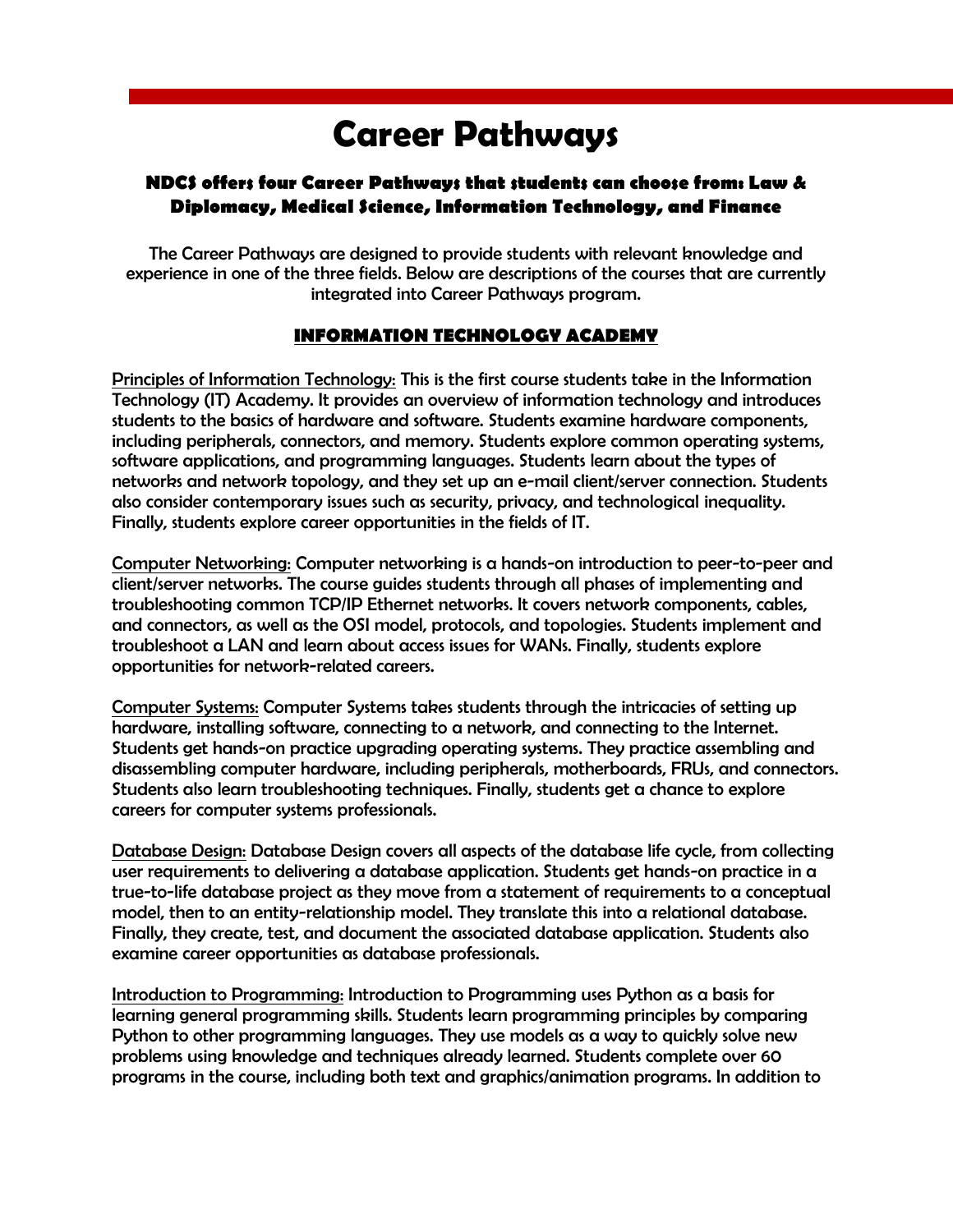programming, students learn program design, documentation, formal debugging, and testing. Finally, students examine career opportunities in programming.

Web Design: Web Design is a hands-on introduction to designing, building, and launching Web sites. Students learn about Web development, including HTML coding, usability, design, and Web-based publishing tools. Students determine business requirements, gather Web content, create Web pages, conduct usability testing, launch their Web sites, and plan how to attract traffic. Finally, students take a look at various career opportunities in Web design.

## **MEDICAL SCIENCES ACADEMY**

Applied Medical English: Applied Medical English is an overview of health ethics, cultures of society, family, the individual, health care, epidemiology, and careers. The course also focuses on communication as it relates to our global world. Students will learn the career technical education focus of medical pathways. The focus of this course is on the unifying theme of Public Health and related issues. Students will understand how to make an informed decision on a given health care issue from the perspective of the culture, society, family, and individual. Students will gain practical, generic skills that are needed in the health occupations. Basic communication skills for health care professionals, services provided by various health care facilities, types of health occupations, infection control techniques, legal and ethical issues, and other topics will be broadly covered in the scope of the course. Communication skills will be enhanced through role-playing and learning proper documentation skills.

Anatomy/Physiology: This course is meant to provide students with information and knowledge of basic medical skills, which will be needed for an entry-level health care position. This course will offer basic anatomy and physiology surveys of the body systems, as well as diseases of those systems. More advanced medical terminology will be learned and used. Students will be able to identify and explain factors relating to the transmission of disease. Students will be able to identify cell structure and see cell abnormalities relating to different diseases. The curriculum includes basic preparation in anatomy and physiology, rehabilitative and therapeutic theory and technique, wellness programming, and training and conditioning concepts.

United States History & Public Health: In this course, students analyze major historical events, trends, and concepts within the context of public and community health. Students make connections between the evolution of medicine and the development of American though and government, which are brought into awareness by events such as the Enlightenment, the Civil War, and the Great Depression. This course integrates US History knowledge and concepts in a Public and Community Health environment. The applications throughout the course allow students to see the connection between History and Public Health.

## **LAW & DIPLOMACY ACADEMY**

Foundations of Law: This course helps students understand why we live under the rule of law, how laws are created, enforced, interpreted, and changed. The course enables students to examine diverse areas of law, including criminal, civil, constitutional, and international law. It also explores civil rights issues and the role of advocacy, civics, and the media in our legal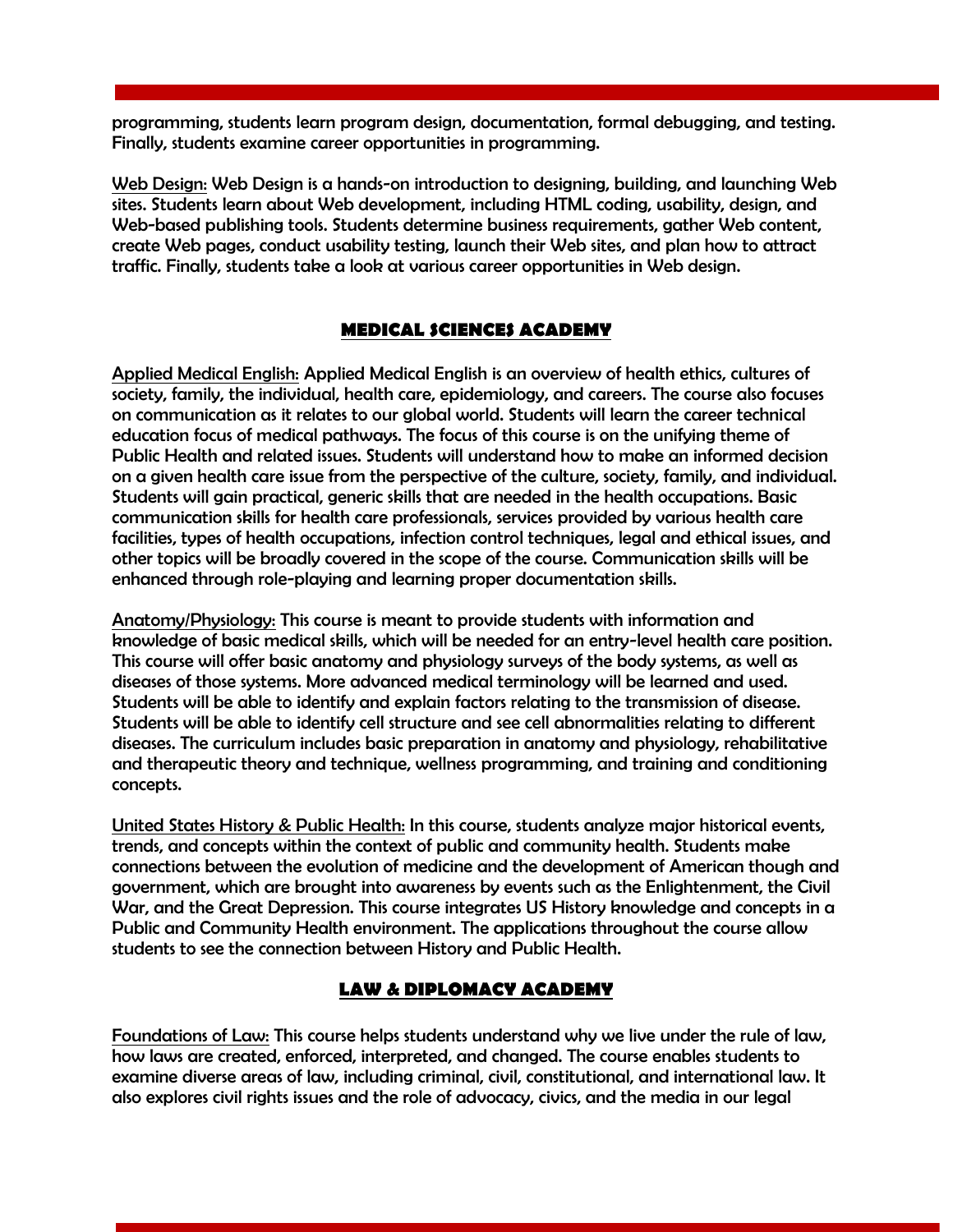system. Students are encouraged to consider these topics through several viewpoints, such as philosophical and historical, power and fairness, US law and law enforcement, advocacy and policy, career exploration, and comparative systems. Students will become engaged in the challenges that groups face when creating, maintaining, and enforcing a government created by and for the people, and will have a forum to affect change. They will be exposed to numerous career opportunities in the government, legal, and protective service sectors.

Criminal Justice: Students will become familiar with the major principles of criminal law, including their evolution, the rationale behind them, and the policies they are meant to promote. Students will be able to apply the rules of criminal law to particular fact situations to predict how cases would be argued and decided in court. The course will be conducted utilizing a modified case method of study. Students will learn to identify and understand the components of an appellate court decision, as well as how to use legal rules to argue a position. The course will help to develop critical thinking and problem-solving abilities, as well as written and oral communication skills. Focus will be on the Fourth, Fifth, and Sixth Amendments to the constitution. The course will look at the investigation of criminal matters (i.e. search and seizure, interrogation) and the prosecution of criminal matters (i.e. arrest, discovery, trials).

Civil Law, Ethics, & Philosophy: This course introduces students to civil law and the legal structures designed to protect people from individuals and corporations that cause harm. Using a famous liability case as a case study, students compare and contrast the goals, professional roles, and standards of proof in civil and criminal law. As they take on the roles of different stakeholders in a civil case, and bring the case to trial, they consider the role that settlement plays in the civil justice system, and analyze the ways in which interest groups may affect public perceptions of the legal process. Students also reflect on the role and impact of civil litigation in US society.

Journey for Justice in America: This course provides students with the necessary skills to pursue a career in the government services and legal sectors, as well as become informed, active citizens in their respective services and legal sectors and communities. Students will understand the principles on which the United States was founded, the structure of government at the federal, state and local levels, the individual and civil liberties needed to maintain a democratic society, and the way in which order is maintained through law enforcement and the judiciary. The course studies moral problems both domestically and internationally such as "what constitutes autonomy and self-rule in the case of Western Sahara?" Topics of study will include, but are not limited to, fairness in college admissions, welfare, genocide, the AIDS pandemic, weapons proliferation, mineral exploitation and torture as a tool for information gathering during wartime. Domestic issues are also explored by looking at Constitutional law and the ways in which our Constitution has been interpreted since its inception. Constitutional issues such as freedom of speech, establishment of religion, right to privacy, legal representation, and cruel or unusual punishment will be looked at from an ethical perspective in effort to determine whether or not the laws governing our own nation are ethically sound.

## **FINANCE ACADEMY**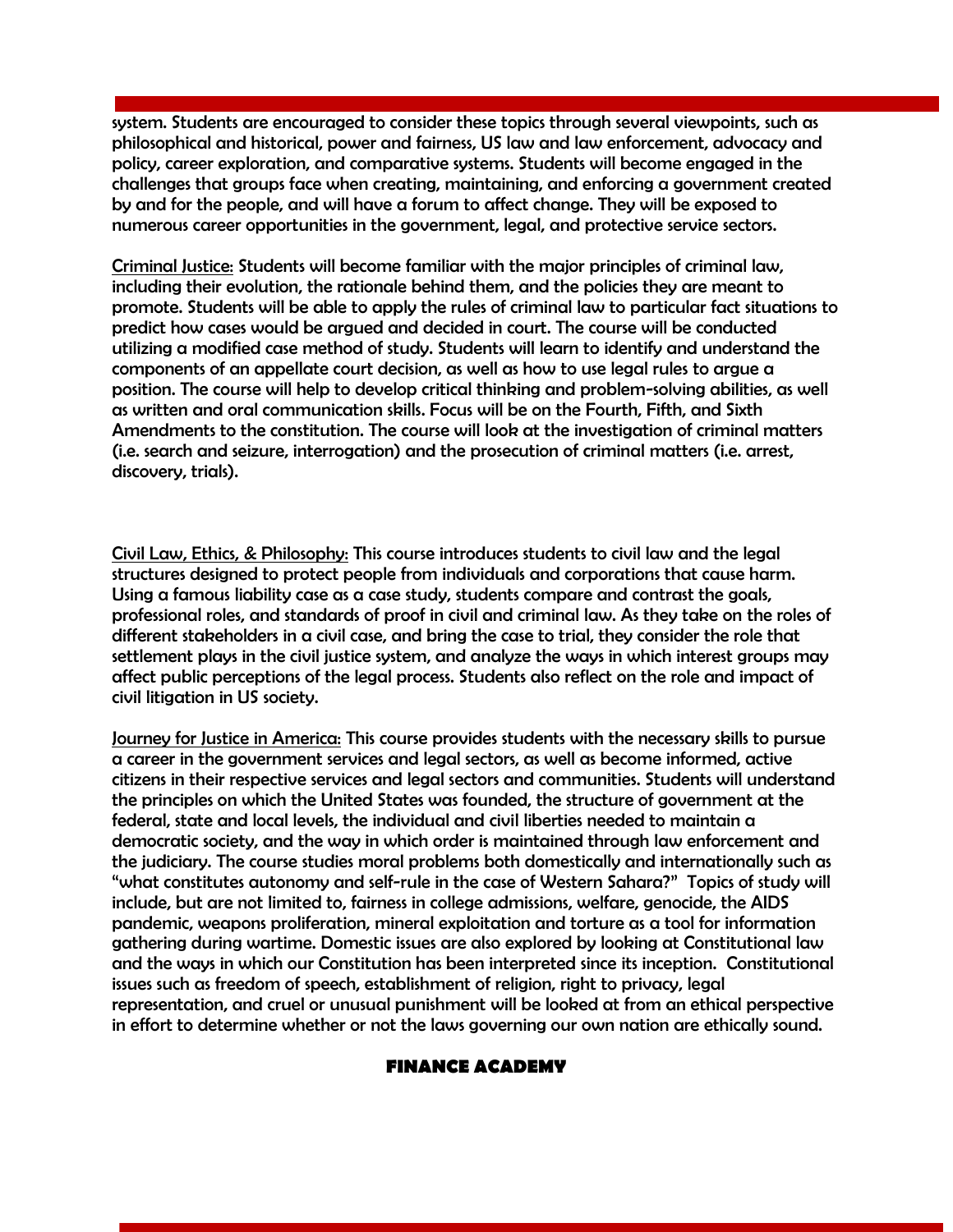Introduction to Business Finance: This course is an introductory course to business finance. Students learn to understand and manage personal finances, and understating. The course presents students with essential knowledge and skills to make informed decisions about realworld financial issues. Students participate in virtual trading and present a virtual mutual fund operational in a particular investment area.

Integrated Marketing & English: This course prepares students with foundational knowledge in marketing, while also providing the opportunity for students to study the English language within the context of business. Through critical literacy, students will comprehend how marketing and advertising professionals manipulate structural and rhetorical devices to influence and sway consumers' perception of products and influence buying decisions through advertisements, branding, business communications, and marketing materials. To develop an understanding of how the study of practical and academic English is translated into the practice and language of business, students will read and analyze a variety of texts. Students wills refine their skills in rhetorical reading, writing, and speaking, and polish their presentation skills so that they can market business they are a part of, as well as successfully market themselves.

# **Middle School Course Description**

# **New Designs Charter School is committed to providing students with a college preparatory curriculum throughout their secondary education career.**

# **SOCIAL SCIENCES**

## World History and Geography – Ancient Civilizations

Students in 6<sup>th</sup> Grade expand their understanding of history by studying the people and events that ushered in the dawn of the major Western and non-Western ancient civilizations. Geography is of special interest n the development of the human story as it serves to frame the human experience, referencing territories and regional developments.

## World History and Geography – Medieval ad Early Modern Times

Students in 7th Grade study the social, cultural, and technological changes that occurred in Europe, Africa, and Asia in the years A.D. 500-1789. After reviewing the ancient world and the ways in which archeologists and historians uncover the past, students study the history and geography of great civilizations that were developing concurrently throughout the world during medieval and early modern times.

## US History and Geography

Students in 8th grade study the ideas, issues, and events from the framing of the Constitution to World War I with an emphasis on America's role in the war. After reviewing the development of America's democratic institutions founded on the Judeo-Christian heritage and English parliamentary traditions, students trace the development of American politics.

## **ENGLISH LANGUAGE ARTS**

## English 6

This course focuses on developing reading, writing, language conventions, and listening and speaking. The class provides meaningful opportunities for students to delve deeply into the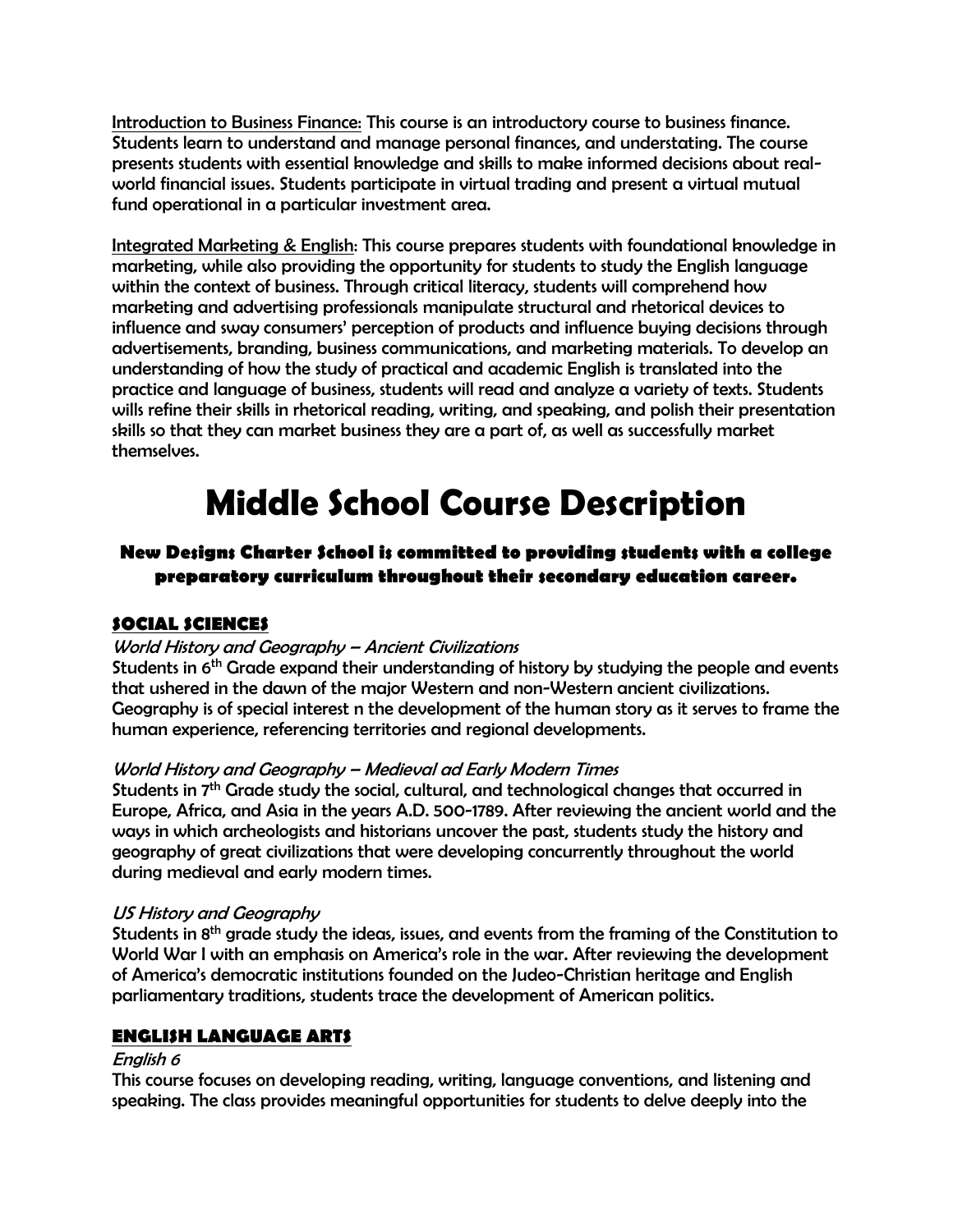study, practice, and apply language skills. This course will situate the learner in a position to succeed in the next two years of middle school. The course serves as a fundamental premise for the high school English language experience.

#### English 7

This course covers word analysis, fluency, and systematic vocabulary development, reading comprehension, literary response and analysis, writing strategies, writing applications, written and oral English language conventions, listening and speaking strategies, and speaking applications. The course is built around a core set of reading materials and grammar is taught within the context of those books.

#### English 8

This course covers word analysis, fluency, and systematic vocabulary development, reading comprehension, literary response and analysis, writing strategies, writing applications, written and oral English language conventions, listening and speaking strategies, and speaking applications. The course is built around a core set of reading materials and grammar is taught within the context of those books.

## **MATHEMATICS**

#### Pre-Algebra

Students in this course advance their understanding of number and unit relations while being prepared for algebraic representation of numbers. Students solidify foundational number values while beginning to manipulate the notion of a variable. Lessons clearly and explicitly frame the learners as developing an ability to describe life through numeric expression.

#### Algebra 1

This course presents educational opportunities for students to develop and master numeric relations between concrete and abstract thinking. Materials covered include expressions, equations and functions, rational numbers, solving linear equations, using proportional reasoning, graphing relations and functions, analyzing linear equations, solving linear inequalities, solving systems of linear equations and inequalities, polynomials, using factoring, quadratic and exponential functions, rational expressions and equations, radical expressions and equations.

#### **Geometry**

This course expands upon the basic principles of mathematics. Key topics include geometric proofs, perimeter, area, and volume of two and three dimensional figures. Students also look at size transformations, Pythagorean Theorem, constructions, trigonometric functions, special triangles, and coordinate geometry. Students learn to use a graphing calculator for complex functions.

#### **SCIENCE**

#### Earth Science

Students will develop an understanding of Earth Science and its applications. The course covers the nature of science, science and technology and society, motion and acceleration and forces, the laws of motion, energy, work and machines, the earth-moon-sun system, solar system, heat and states of matter, waves, sound and light, the earth's internal processes, electricity, magnetisms, electromagnetic radiation, energy sources, weather and climate, classification of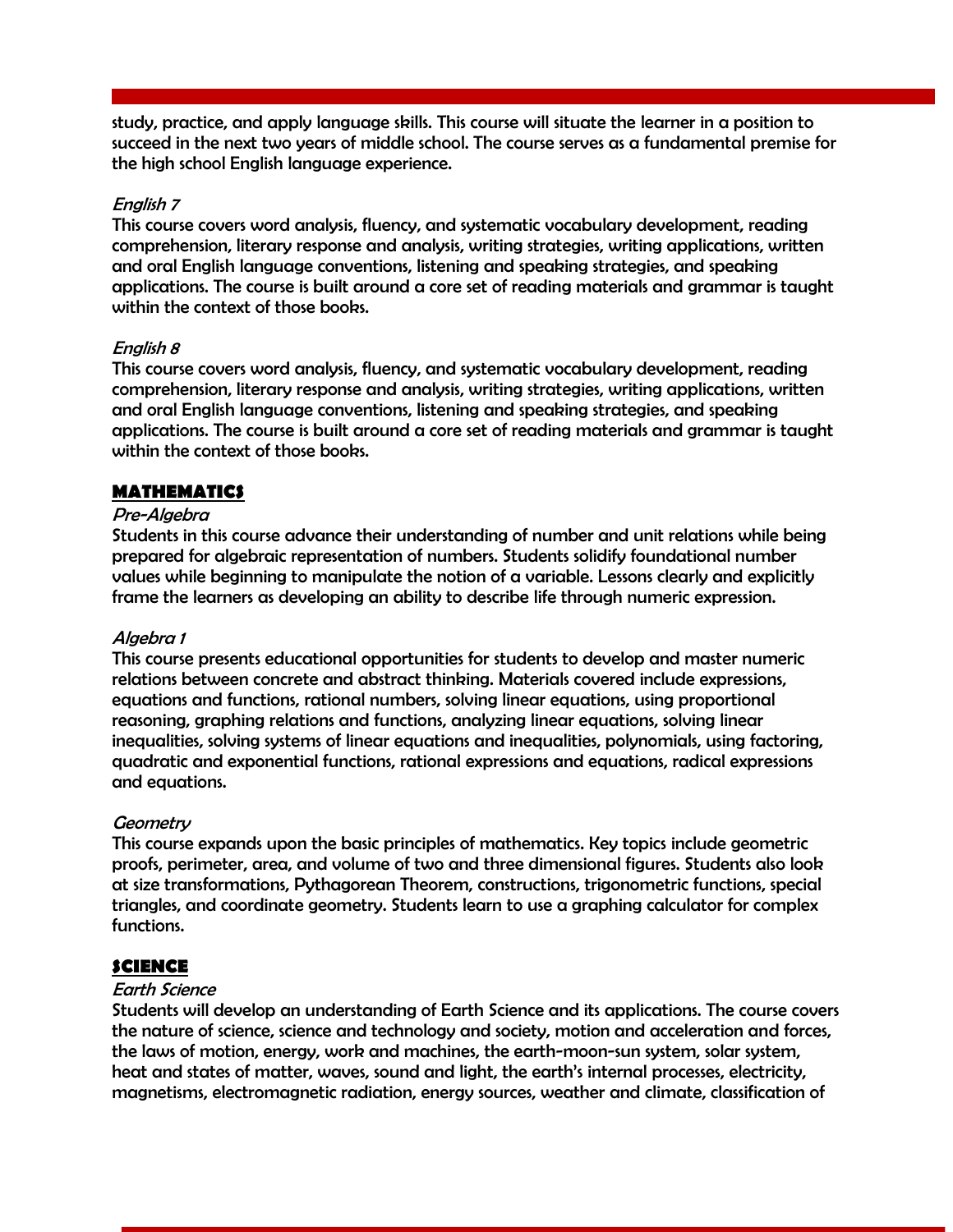matter, properties of atoms and the periodic table, earth materials, earth's changing surface, chemical bonds, chemical reactions, solutions and acids and based, nuclear changes, and stars and galaxies.

#### Life Science

This course places students at the center of scientific exploration, with all the wonder and excitement of discover. Students will learn about science through the study of living things. This exciting class provides opportunities for students to increase their depth and breadth of knowledge about the living world & those things that inhabit it.

#### Physical Science

This course integrates accurate and comprehensive coverage of physics and chemistry, with mathematics, through accessible text, engaging features, and a variety of hands-on experiences. Critical thinking opportunities, real-world applications and technology resources lead students to a deeper understanding and appreciation of physical science.

## **ELECTIVES**

## Academic Enrichment

A daily course offering additional coursework in math and/or English. It is required of all students in 6<sup>th</sup>-8<sup>th</sup> Grades.

#### Physical Education

A daily course in physical education is required of all students in  $6^{\sf th}\text{-}8^{\sf th}$  Grades.

#### Keyboarding & Word Processing/Introduction to Computers

Students in this course develop keyboarding skills as a foundation for computer literacy. Students practice and learn to format reports, write letters, and research papers. This course is designed to help students to prepare for academic work that may be assigned in their regular core classes.

# **High School Course Description**

# **New Designs Charter School is committed to providing students with a college preparatory curriculum that is aligned with the UC/CSU "A-G" requirements as well as the California State Standards.**

## **SOCIAL SCIENCES**

#### United State History

This course charts the major he major turning points in American history in the 20th century, reviews the nation's beginnings and the impact of the Enlightenment on US democratic ideals. Students build upon the study of global industrialization to understand the emergence and impact of new technology and a corporate economy, including social and cultural effects. They trace the change in ethnic composition of American society; the movement towards equal rights for racial minorities and women; and the role of the United States as a major world power. An emphasis is placed on the expanding role of the federal government and federal courts as well as the continuing tension between the individual and the state. Students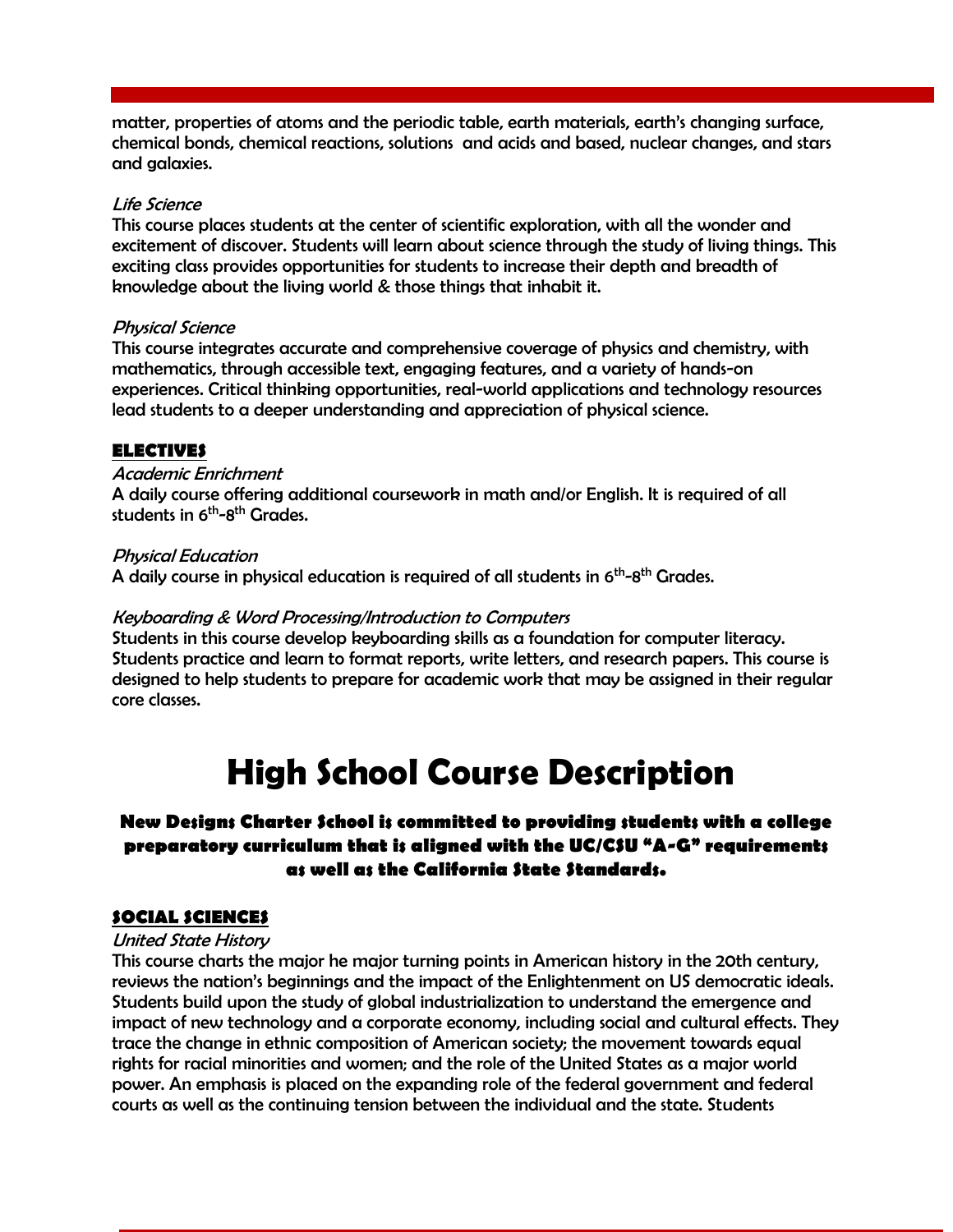consider the major social problems of our time and trace their causes in historical events and learn that the U.S. has served as a model for other nations in that the rights and freedoms we enjoy are the results of a defined set of political principals that are not always basic to citizens of other countries. Students learn that political rights are dependent upon an educated citizenry for their preservation and protection.

#### World History

Provides students with a record of past important political, historical, ideational, economic, cultural, religious, individual, technological, environmental, and social dimensions of recorded human existence. Students study the great eras and civilizations that have marked human history, while developing critical thinking skills that historians and social scientists employ to study the past and its relationship to the present.

#### AP World History

Students develop a greater understanding of the evolution of global processes and contacts in different types of human societies. The purpose is to advance understanding through the ability to discern critical facts and use analytical skills. The distinctive feature of the course is to frame the causes and consequences of change around the nature of global inter-relations, and comparisons between global regions and areas. As a historical study, the organization of facts, analysis, and interpretation combine to generate a lens from which "Periodization" becomes the principle by which change and continuity are viewed. Those who pass the AP exam in May will receive one semester of college credit in World History.

#### **Government**

Students pursue a deep understanding of the institutions of American government. They compare systems of government in the world today and analyze the history and changing interpretations of the Constitution, the Bill of Rights, and the current state of the legislative, executive, and judiciary branches of government. An emphasis is placed on analyzing the relationship among federal, state, and local governments, with particular attention paid to analyzing important historical documents. The achievement of these standards represent the culmination of a goal of civic literacy, as students prepare to vote, participate in community activities, and assume responsibilities of citizenship.

#### **Economics**

Students master fundamental economic concepts, applying the tools (graphs, statistics, equations) from other subject areas to the understanding of operations and institutions of economic systems. Students step outside the mathematical context to explore the broader implications on economics theory. The basic economic principles of micro and macroeconomics, international economics, comparative economic systems, measurement and methods are studied in a historical and socioeconomic context.

## **ENGLISH LANGUAGE ARTS**

#### English 9

Students are introduced to critical analysis of literature through essay writing and written responses. Correct grammar, punctuation, and spelling usages are emphasized. The course curriculum and assessments are designed to prepare students for higher level English courses and testing. Students read texts covering four genres: short story, non fiction, poetry and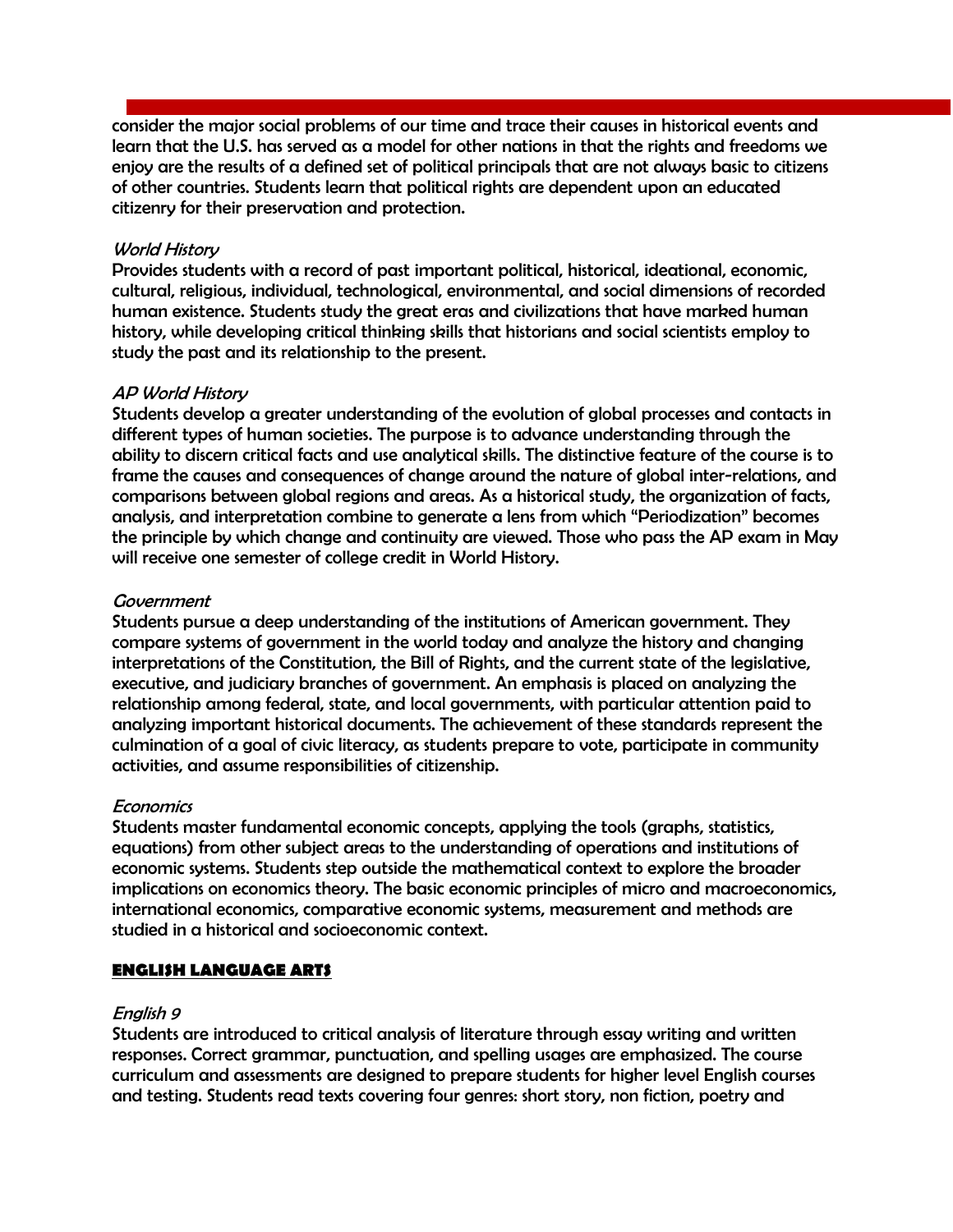drama and analyze recurrent patterns and themes in historically or culturally significant works. Students read selected short stories, analytical essays, poems, biographies, plays, speeches and novels. Students gain skills necessary for competent writing and reading by focusing on the mechanics of language, vocabulary development and directed reading and writing. They complete a variety of writing activities, including narrative, expository, persuasive, informational, and descriptive writing that demonstrates research, organization, and drafting strategies. Students deliver focused and coherent presentations that combine traditional rhetorical strategies.

#### English 10

This course is for tenth grade students who have successfully completed English 9. This course continues the critical analysis of literature through essay writing and oral responses, developing the full range of English skills - reading, writing, speaking and listening. Students focus on the mechanics of language, vocabulary development and directed reading and writing. Students increase their vocabulary development; work on analysis and reasoning skills, and research techniques. Students complete a variety of writing activities including: Opinion Statement, Focused Description, Poetry, Problem-Solution Essay, Career Search Report, Persuasive Essay, Cause-and Effect Essay, Interpretive Essay, Autobiographical, Incident and Research Report that demonstrate research, organization, and drafting strategies. Students read selected short stories, analytical essays, poems, biographies, plays, speeches and novels and will analyze recurrent patterns and themes in historically or culturally significant works. Students deliver focused and coherent presentations that combine traditional rhetorical strategies.

#### English 11

English 11 is designed to prepare students for college level literature courses. The class will focus on American Literature and students explore and analyze the relationship between author, the work of literature, and historical time frame. In addition, students examine how American Literature has been shaped and enhanced by the diverse backgrounds and unique circumstances of its authors.

## English 12

English 12 is a rigorous college preparatory class. Students read novels, short stories, drama, poetry, and non-fiction works with an emphasis on world literature. Students analyze literary works with a critical eye, forming opinions based on evidence, and expand vocabulary, listening and speaking skills within the context of literature. Students learn to write with a clear voice and understanding of audience, and are expected to draw conclusions based on research. Students produce a variety of writings, including reading logs and journals, scripts, short stories, poems, and autobiographical, reflective, persuasive, cause and effect, compare and contrast, and research essays.

## AP English Literature

This course introduces upper classmen to major works in the English Canon. It provides a basis for a continuing discussion and ongoing learning about the themes, styles and applications of literature. Students work individually and in small groupings to develop and advance a knowledge base in literature that will promote further studies at the post secondary level. This course is an in-depth look at the major streams of English Literature and prepares students for the Advanced Placement exam. Students in this course are required to read and study major literary works and their applications to modern global living. Those who pass the AP exam receive one semester of college credit in English Literature.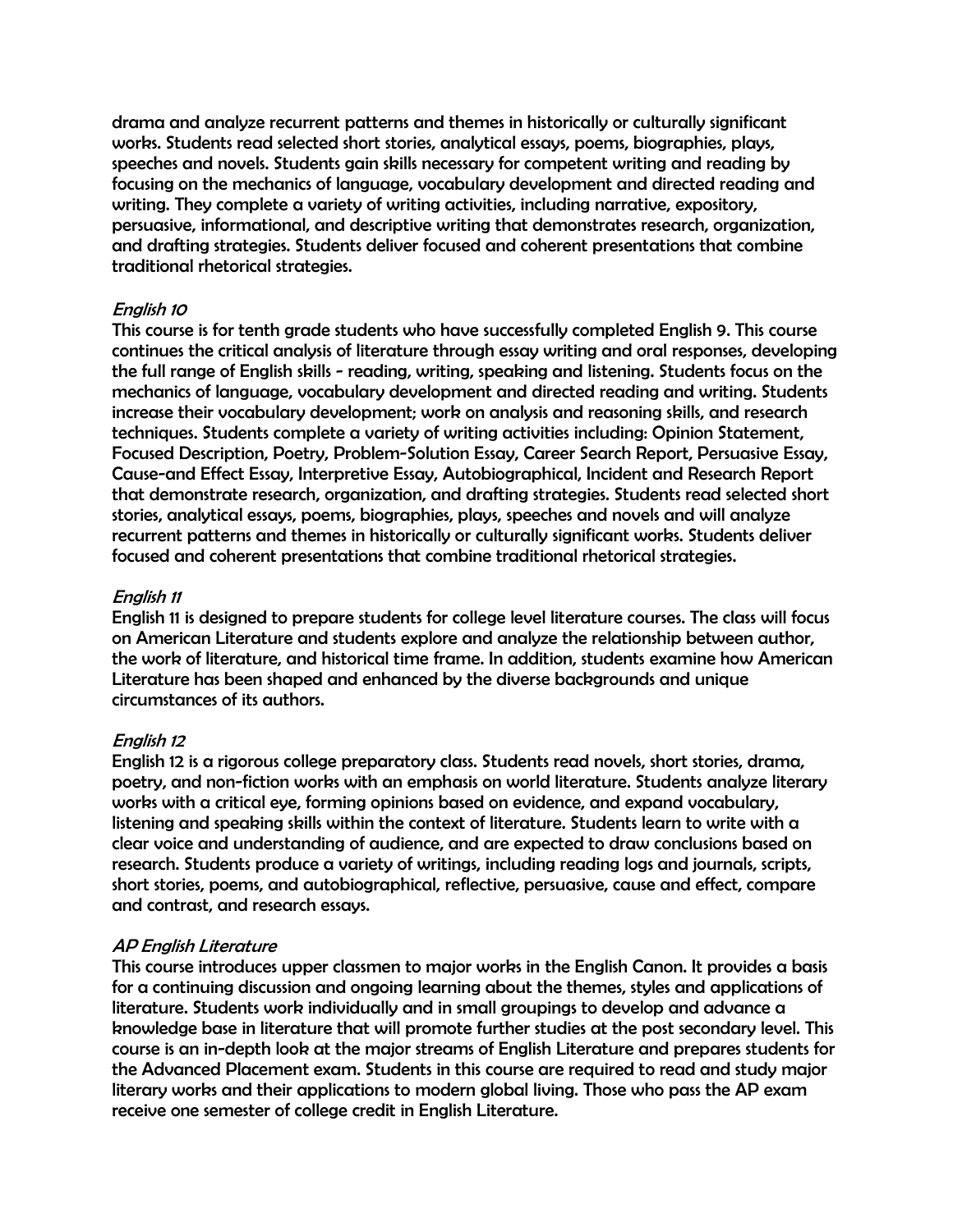#### **MATHEMATICS**

#### Algebra I

This course seeks to teach students to reason symbolically in mathematics. The key content involves writing, solving, and graphing linear and quadratic equations, including systems of two linear equations in two unknowns. Quadratic equations are solved by factoring, completing the square, graphically or by application of the quadratic formula. The course also includes the study of monomial and polynomial expressions, inequalities, exponents, functions, rational expressions, ratio and proportion. Algebraic skills are applied in a wide variety of problem solving situations.

#### Algebra II

This course expands on the basic algebraic concepts involved in solving equations and inequalities, factoring polynomials, graphs, exponents and solving quadratic equations. Additionally, it examines quadratic, logarithmic, and exponential functions, the application of functions to real world problems, conic sections, probability, trigonometric functions, and complex numbers.

#### **Geometry**

This course seeks to expand upon the basic principles of mathematics. Key topics include: geometric proofs, perimeter, area, and volume of two and three dimensional figures. Students also look at size transformations, Pythagorean Theorem, constructions, trigonometric functions, special triangles, and coordinate geometry. Students learn to use a graphing calculator for complex functions.

#### Trigonometry/Math Analysis

This is a preparatory course for students intending to take college level or AP Calculus. The course is based on the California State Standards for Trigonometry and Mathematical Analysis. In addition, students learn about probability and statistics, analytic geometry, limits, and are introduced to calculus as well.

#### **Calculus**

Students develop an understanding of the calculus concepts and the class provides an experience with its methods and applications. The course emphasizes a multi representational approach to calculus, with concepts, results, and problems being expressed graphically, numerically, analytically, and verbally.

#### AP Calculus A/B

This course is equivalent to a typical first semester college Calculus course. Topics covered include limits, derivatives, integrals and their applications. Students may receive college credit if they earn a passing score on the Advanced Placement Exam.

#### AP Statistics

Introduce students to the major concepts and tools for collecting, analyzing, and drawing conclusions from data. Students are exposed to the following broad conceptual themes: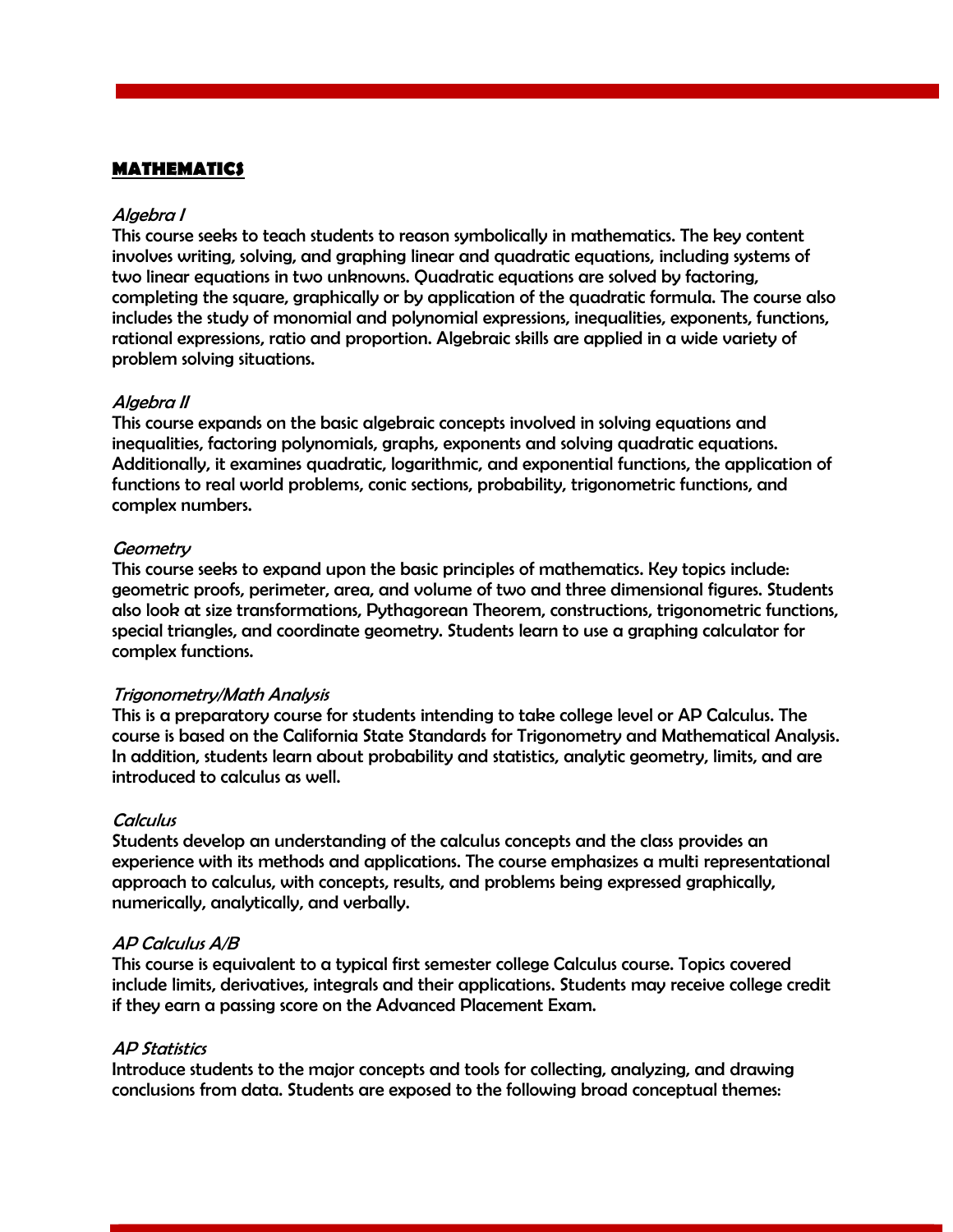- $\Box$  Exploring Data: Describing patterns and departures from patterns
- $\Box$  Sampling and Experimentation: Planning and conducting a study
- $\Box$  Anticipating Patterns: Exploring random phenomena using probability and simulation
- $\Box$  Statistical Inference: Estimating population parameters and testing hypotheses
- $\Box$  Students who successfully complete the course and examination may receive credit and/or advanced placement for a one-semester introductory college statistics course.

## **SCIENCE**

## **Biology**

An in-depth study of the life sciences, in particular, organic chemistry, microbiology, cytology, genetics, biogenetics, evolution, comparative anatomy among zoology, botany, and human biology, and ecology and its effect on biodiversity. This course emphasizes investigation, analysis, and critical thinking of content through labs, research, media and various established organizations. The final science project includes a hypothesis, experimental design, data collection, results, and presentation using Microsoft Power Point.

## AP Biology

Focuses on studying the different forms of life, pushes students to a higher level such as that achieved in a college introductory biology course. Students engage in learning about cellular biology, molecular genetics, evolutionary relationships, and ecological relationships. The core themes of the course are:

- $\Box$  Science as Process
- $\Box$  Evolution
- $\Box$  Energy Transfer
- $\Box$  Continuity and Change
- $\Box$  Relationship of structure to function
- $\Box$  Regulation
- $\Box$  Interdependence in nature
- $\Box$  Science, technology and society

In order to explore these themes, students participate in regular hands-on laboratory experiments. Students who achieve a passing score on the AP exam in May receive college credit for one semester of introductory biology.

## **Chemistry**

Focuses upon the structure and properties of matter from an atomic level, helping students to understand atom interaction and the various changes that take place during chemical reactions. Students participate in laboratory experiments to enhance their studies. Key areas of study include matter and change, atoms, electrons, the periodic law, chemical bonding and formulas, compounds, equations, reactions, stoichiometry, phases of matter, chemical reactions, kinetics, organic and nuclear chemistry and organic compounds. This course provides a solid grounding in the principles/concepts of chemistry and also serves as an introductory course for students who will pursue other science courses in the future.

**Physics**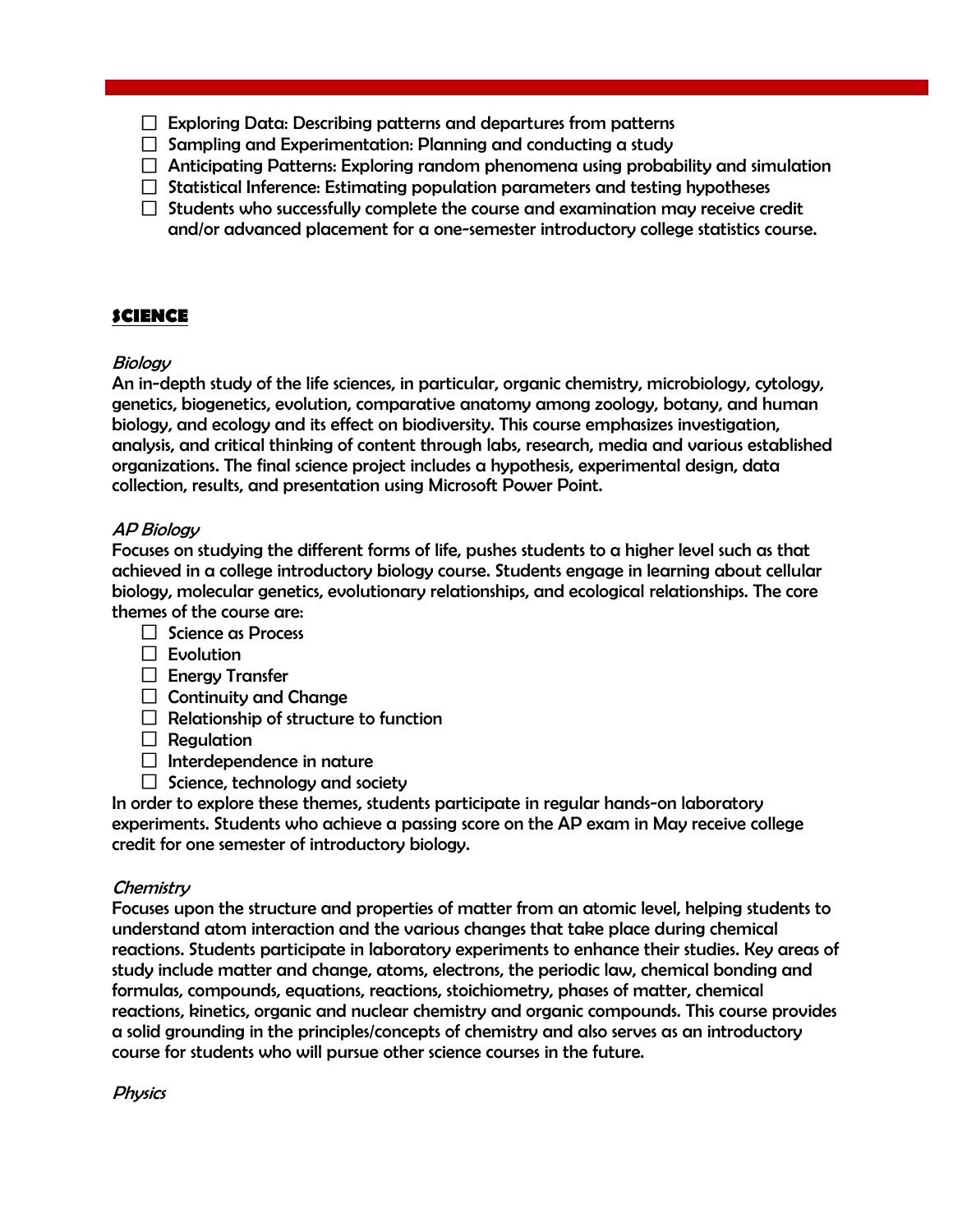An introductory course in the foundations of physics. Emphasis is placed upon the development of an intuitive understanding of physics principles, as well as problem solving using mathematics. In-class laboratory work helps students develop reasoning power and the ability to apply physics principles, as well as acquaint students with sound laboratory techniques.

#### AP Environmental Science

This course introduces students to the various scientific concepts, principles, and methodologies of environmental science, and the study of the natural world. Students investigate all manner of issues affecting the world today, with topics ranging from water pollution to air toxicity. The objectives are to provide students with scientific principles, concepts, and methodologies required to understand the interrelationships of the natural world; identify, analyze and evaluate the risks associated with environmental problems, both natural and man-made; and to examine alternative solutions for resolving and/or preventing them. Students perform many challenging laboratory experiments and master complex topics in a hands-on setting. This course fulfills one semester of an introductory college level environmental science or laboratory science course for those students who pass the AP exam in May.

## **ELECTIVES**

#### Physical Education

A daily course in physical education is required of all students in 9 $^{\rm th}$  and 10 $^{\rm th}$  Grades.

#### Engineering

This is an introductory course, which develops students' problem solving skills, with emphasis placed upon the concept of developing 3-D models or solid rendering of an object. Students develop the skill sets and competencies needed to apply and participate in using technical drawings to develop and communicate ideas. Students focus on the applications of visualization processes and tools provided by modern, state-of-the-art computer hardware and software. This computer-based process replaces the traditional hand drawing methods. The course teaches the design development process of a product and how a model of a product is produced, analyzed and evaluated. Additionally, students research engineering careers and the educational preparation needed as well as the history of engineering, technology and achievements of the 21<sup>st</sup> century.

#### Drama

Provides students with basic understanding of the Dramatic Arts. Throughout the school year students discover themselves and realize their creative potential while learning about improvisation, playwriting, scene study, play production, monologues, and creative writing. By the end of the school year students develop skills such as teamwork, creativity, following directions, discipline, focus and spontaneity.

#### Spanish I

Provides students with the opportunity to learn the Spanish language. It aims to develop core skills in each of the major communication areas: listening, reading, speaking, and writing. The major emphasis of this course is to develop the ability to speak basic Spanish while having